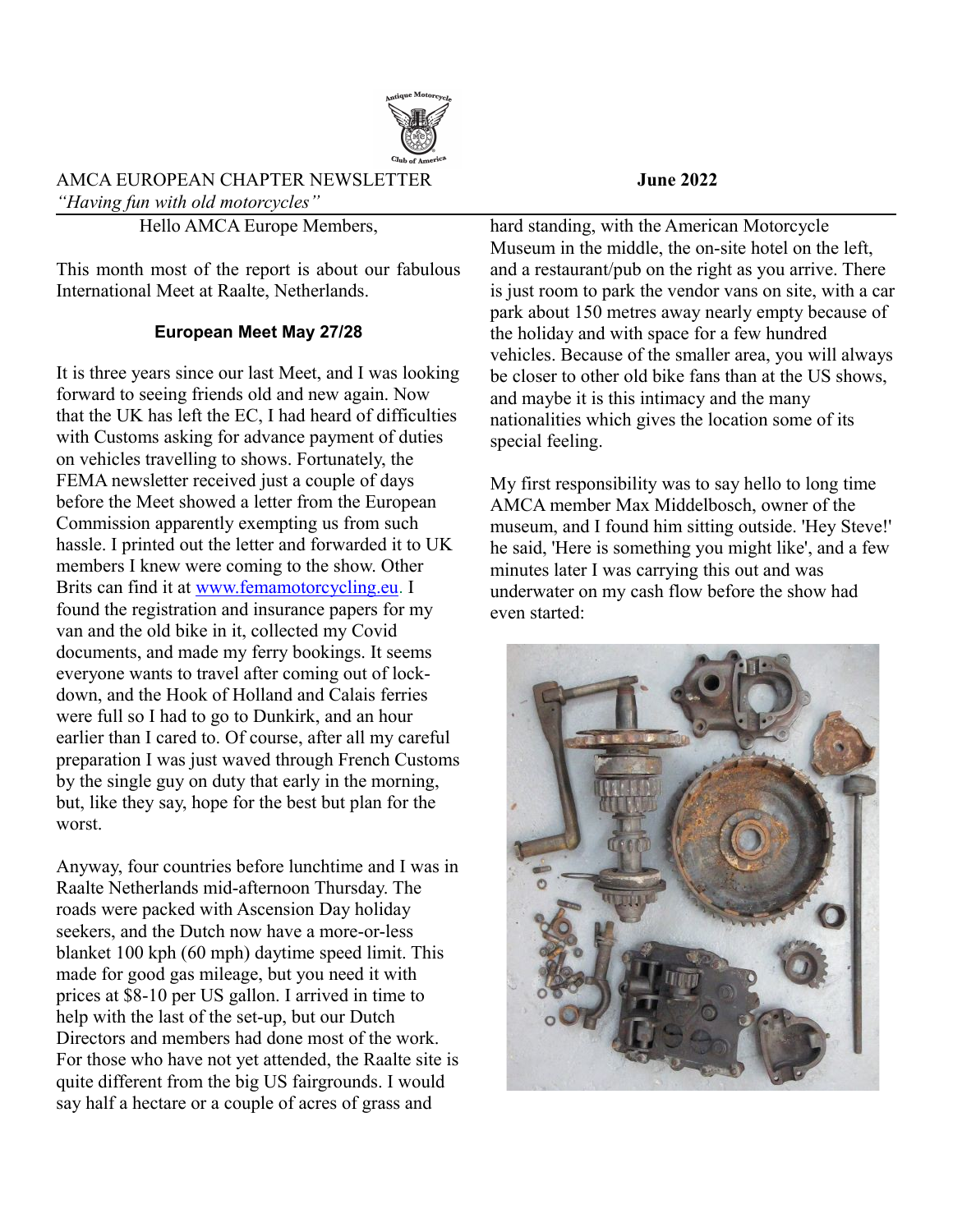It is a Harley VL reverse gearbox rescued from the fire at that Austrian museum, which was hot enough to melt the aluminium case. So an easy fix, right? A week in a bucket of diesel, pull it apart, bead blast the parts, re-harden the gears and shafts, find another case, with the result then probably costing only slightly more than buying a restored one...

Next morning it was 07.00 breakfast and another punishing program of relaxation. We racked up what turned out to be 17 pre-1920 bikes in front of the hotel – our theme was Bikes from the Teens – for visitors to admire. There was the 1903 Coventry Eagle which was later to receive our Oldest Bike award, the 1904 Moullart which would get Most Unique, a 1906 FN four cylinder, Harleys from 1910, 1914, 1915, 1916 and 1919, Indians from 1910, 1911, 1912 (two!), a 1912 Excelsior, 1912 Triumph, 1913 Thor, 1914 Douglas and a 1916 Pope.



Here is the 1904 Moullart, which I had not heard of and which we were unable to judge for lack of Marque Specialists - along with the Coventry Eagle and the Douglas:



While Moullart was the designer, the bike was built by L'Energie company in Paris.

And here is the 1916 Pope:



I'm a big fan of these 61 cubic inch (1000 cc) overhead valve V-twins, with both front and rear suspension, and this one looks to be in first paint. Pope turned to making military equipment in WW1, with the motorcycles not reappearing afterwards.

As pre-registered motorcycles for judging arrived, we started them up and checked the paperwork. There were late entries too, but next year all judged bikes will need to be pre-registered. The swap meet was now in full swing, with a good number of stands selling essentially all American parts, plus restored bikes and projects. The weather was a little breezy, but dry with sunny periods and temperatures in the teens C/sixties F, so many were sitting outside at the hotel tables enjoying a refreshing beverage and the bustling atmosphere. During the day big parties of Poles, Italians and French arrived, and I counted twenty different nationalities of our visitors over the weekend. You can decipher the countries from their license plates of A, AUS, B, CZ, D, DK, E, EST, F, FIN, I, IRL, IS, N, NL, PL, S, SZ, UK and USA.

The hotel is U-shaped, and we had installed a big tarp over the enclosed courtyard to protect against any rain showers, and this became our relaxation and meeting area. At 19.30 I gave a short introduction to AMCA Judging, noting that we judged only production motorcycles over 35 years old; restored or unrestored; reproduction frames or crankcases and bad numbers were not allowed; and bikes should have the engine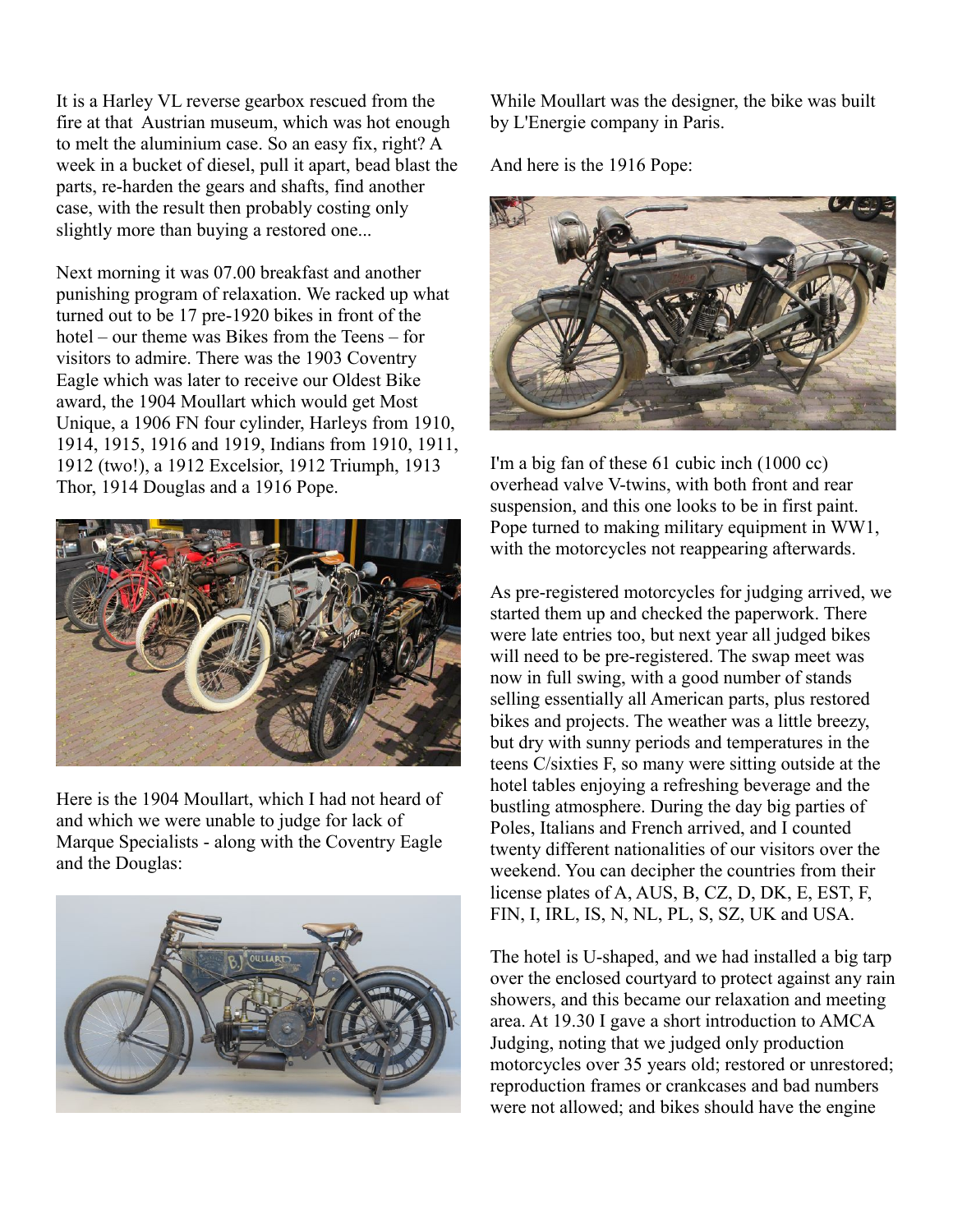and frame with which they left the factory. We then had an interesting talk from Jan Gerben Verzijl on a three month 'trip of a lifetime' from Alaska to southern Chile which ended up taking two years. The journey was made on a 1943 Harley WLC flathead 45 (750 cc), which made the trip despite mechanical problems, but the memories were made by the rugged terrain and the people met on the journey. Jan wrote a book on the trip in Dutch and is considering an English version. After this the audience talked and told lies until late to background music, while the more adventurous retreated to the pub restaurant and a noisy rock band.

Saturday morning we had judges breakfast from 07.00 then racked up the bikes to be judged from 09.00 to 12.30. A dozen eager judges and apprentices fell on the bikes, this time checking for matching engine and frame numbers on the Indians and headstock forging die numbers appropriate to the engine numbers on the older Harleys. Here is Grahame Maker (left), who drove in 427 miles from the UK on his 1964 ex-Boston Police Harley Panhead, explaining the intricacies of his one-year 6 volt Motorola radio to Norwegian Kim Jarre.



The following year would be the ElectraGlide with 12 volt electrics, so many of the 1964 Police accessories were only used that year.

This 1940 Indian sidecar outfit from the French Army caught my eye, and may be the only one left in first paint showing its military markings:



We had several groups of late model motorcycles ride in to see the old stuff, and of course those interested may become future AMCA members.

Among a number of Italian visitors was Fabio Costamagna with Harley 74 flathead 30V8795C:



This bike used to be owned by a UK member and I have worked on the machine. The owner was born in 1917, bought the bike in 1941, remembered it getting stuck in the tram lines in Bristol where he lived, ran a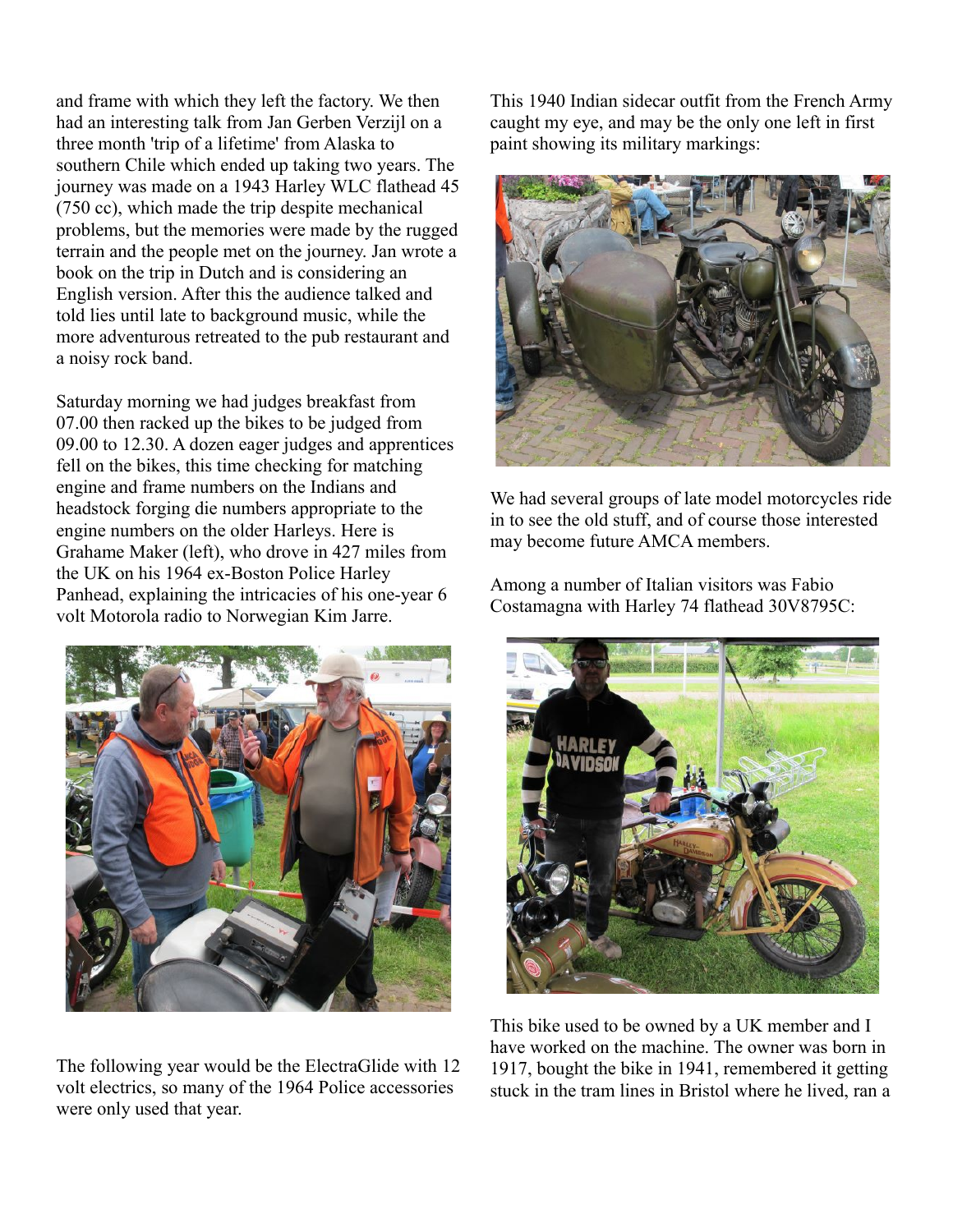tank repair depot in Alexandria in WW2, lost the bike on his return and spent years recovering and restoring it, then sold it at Bonhams when he went into a nursing home. That makes Fabio just the third owner of this piece, and the sharp-eyed will see it still has the 'early 1930' two piece valve covers and the front stand fitted to export bikes. Fabio told me it is the most fun Harley he has ridden, and it should be returning to the US for the 2023 Cannonball Run.

Fabio and partner Cristiano Pelganta own Patina Garage and are organising a Meet later this year; forming an Italian AMCA Chapter in the Cuneo/Turin area; then a 2023 Road Run from there over the Alps to St Tropez in France. Details from [amca.europe@aol.de](mailto:amca-europe@aol.de)

Around 16.00 the swap meet came to an end, the stands were taken down by our volunteers, and bikes and parts loaded into the vendor vehicles. Soon after we enjoyed a barbecue at the hotel, then it was time for Chapter business and judging awards in the meeting area. I was able to report 340 European members in 20 countries, an increase on 2019 thanks to our Country Ambassadors and the Club magazine, and we took 11 new memberships at the Meet and renewed nine more. Claudia, Petra and Mieka were thanked for selling Tee shirts and obtaining donations for our goody bags, while Manfred worked hard moving bikes and parts. Dominique and sister Nicole, the new owners of the hotel, were thanked for making us so welcome, and told me later that we were a good crowd to have staying. Cees Visser and Dave van der Linden were confirmed as Directors by acclamation, and our next Meet was set as 19/20 May 2023 – also Ascension Day holiday – with the theme of War Bikes. Motorcycles can be restored to factory original, but not so the owners, and we paid our respects to long time members Ferdy van Rijn and Uwe Illgner whose presence will be missed. The Chapter has a few copies of Uwe's great book on Enrico Pontolillo, the Lima Peru Harley dealer, which I can recommend to all armchair travellers. Contact Claudia Krause for details.

The judging awards then followed, with the Chapter awards for Oldest and Most Unique already mentioned.

Here is picture of the 1903 Coventry Eagle which was oldest on the field:



Period modified went to Hans Devos and this outrageous 1932 Harley VL overhead valve conversion:



And yes, that is an Indian 750 cc ohv conversion right behind.

Highest judging score went to Kevin Waters' 1970 first paint Harley FLH which our judges could not take below 98 ¾ points. Longest distance was 850 km to Arek Zblewski from Poland, whose well-used 1947 Harley WL suffered broken handlebars, changed on the grass at the Meet on Saturday afternoon. This is not a five minute job, as the control cables and horn/dip wiring run inside the bars and the spirals need reconnecting. He then left for Sweden and the Harley Superrally next week, so respect is due to another hard core Club rider. Second longest distance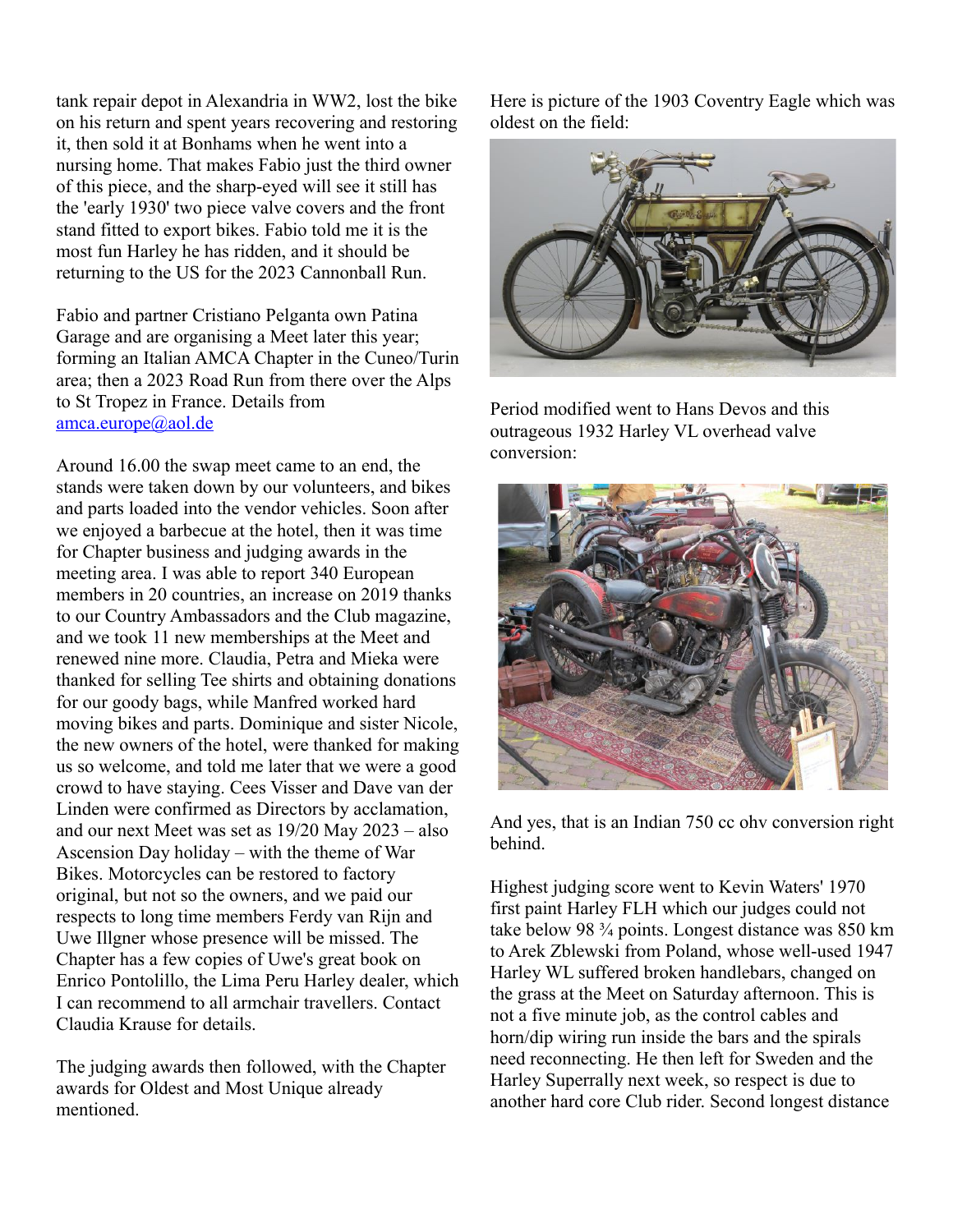went to UK member Grahame Maker with 427 miles on the aforementioned Boston Police 1964 Panhead. Grahame took a big hit in the judging for a worn seat, so was pleased to receive a new one as a prize, courtesy of our friends at W&W Cycles in Germany.

For the National awards, we had 11 new entries – and you know how time-consuming these are to judge – with three receiving Junior Second and eight Junior First awards. As to the glacial progress when you have just one Meet a year, we had one bike make Senior and three Winners Circle for the first time. The entry was old-school, with 12 1910-70 Harleys, two Indians from 1940 and '41, both in original paint, and one 1974 unrestored Honda making Winners Circle.

We had 17 motorcycles eligible for their Century Medallions, not all of which were collected. Please contact me if you are an AMCA member and the machine has not previously earned the award.

We then drew the raffle, enjoyed more socialising, or listened to the rockabilly band in the pub. Next morning it was breakfast, good wishes for a safe trip to all, then some long trips home across Europe.

Our mission at the top of this newsletter is 'Having fun with old motorcycles', and our early Club literature talks about 'the fellowship of a common interest'. We certainly had plenty of that after a long dry spell, and our visitors are surely looking forward to a repeat performance next year.

#### **2022 Events**

Below is our latest timetable for the year. The AMCA events are firm, but some of the others are provisional, and will be updated as more information is received. Please advise me of any corrections, or additional events you would like to see included. Any events cancelled or postponed are marked with an asterisk (\*). Please check with the organisers before travelling any distance.

### **2022 AMCA National Meets**

February 25-26, Omaha Chapter, Fremont, NE March 3-5, Sunshine Meet, New Smyrna Beach, FL April 22-23, Perkiomen Chapter, Oley, PA May 27-28, European Meet, Raalte, NL \*June 03-05, Empire Chapter, Trumansburg, NY June 10-11, Viking Chapter, St Paul, MN June 17-18, Fort Sutter Chapter, Dixon, CA June 24-25, Colonial Chapter, Harmony, NJ July 15-17, Wauseon Meet, Wauseon, OH July 30-31, Yankee Chapter, Greenfield, MA August 27-28, Australian Chapter, Sydney, AUS October 01-02, Chesapeake Chapter, Upperco, MD October 14-16, Southern National, Denton, NC

#### **2022 AMCA National Road Runs**

September 06-08 Driftless Chapter, La Crosse, WI September 14-16 Music City Chapter, Dickson, TN September 19-21 Evergreen Chapter, Colville, WA September 26-28 Fort Sutter Chapter, Tahoe, CA

#### **European 2022 Events**

#### **Austria**

September 06-11 European Bike Week, Faaker See [www.europeanbikeweek.com](http://www.europeanbikeweek.com/)

#### **Belgium**

May 07. Tour for pre-1966 American Motorcycles*.*  Commijn 43A , B-1547 Bever 1-5 pm acme.pajol@gmail.com

#### **Denmark**

May 26-28, Skagen Run, this time Copenhagen to Skagen, for pre-1935 bikes. Details from michael\_pedersen76@hotmail.com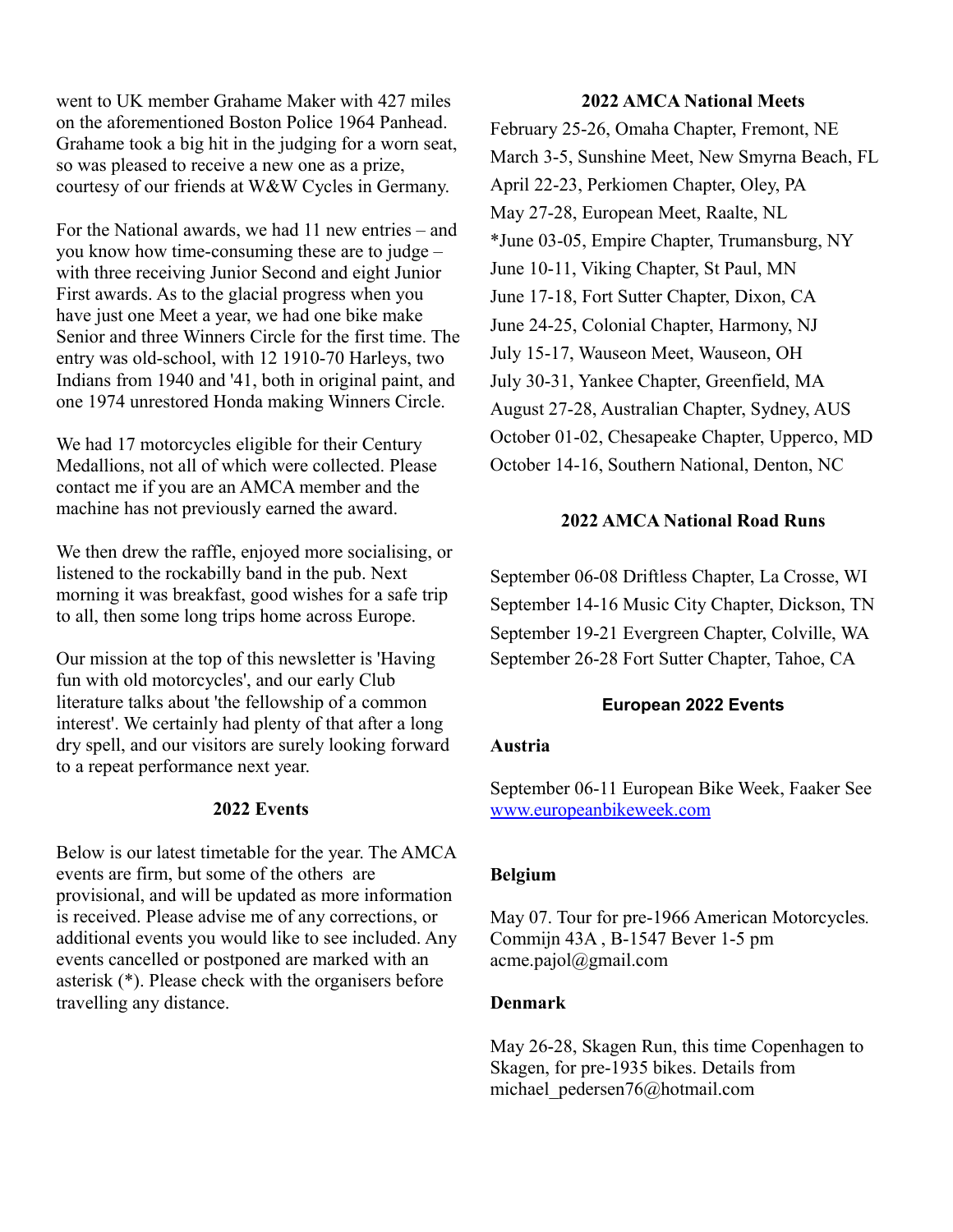July 22-24 34th Windmill Rally, Hobro for pre-1941 bikes. [www.windmillrally.eu](http://Www.windmillrally.eu/)

Aug 29 Laholm Beach Jutland, pre-1947 beach racing and partying [www.romomotorfestival.dk](http://www.romomotorfestival.dk/) *(provisional)*

# **Finland**

April 16 Oldtimer Swapmeet, Tampere, about 180 km from Helsinki

# **France**

Linkert Attacks – *cancelled for 2022\**

24-26 September, beach racing pre-1947 cars and bikes in Ouistreham, Normandy\* [www.normandybeachrace.com](http://www.normandybeachrace.com/) *moved to 2023*

# **Croatia/Slovenia/Italy**

to be announced FIVA World Motorcycle Run, [www.fiva.org](http://www.mavamsz.hu/)

## **Germany**

March 12/13 Technorama Kassel [www.technorama.de](http://www.technorama.de/)

April 23/24 Technorama Ulm [www.technorama.de](http://www.technorama.de/)

April 21-24 May Retro Classics Stuttgart  *[www.retro-classics.de](http://www.retro-classics.d/)*

April 29-May 01 Veterama Hockenheim [www.veterama.de](http://www.veterama.de/) May 21/22 Technorama Hildesheim [www.technorama.de](http://www.technorama.de/)

June 10-12 Pre-1966 Meet Thuringia [amca.europe@aol.de](mailto:amca-europe@aol.de)

June 18 Velodrom Racetrack Darmstadt, board track racing [www.vollgas-rennspess.de](http://www.vollgas-rennspess.de/)

Oct 07-09 Veterama, Mannheim. Biggest European swap meet. [www.veterama.de](http://www.veterama.de/) Our AMCA stand is open to all members who want to sell their own parts.

## **Greece**

## **Italy**

March 11, Harley and Snow Hillclimb, VALS, Ski Resort Gitschberg Jochtal [www.harley.bz.it/de/harley-snow](http://www.harley.bz.it/de/harley-snow)

May 06-08 ASI Motorcycle Meet, Parma

June 24-26 Oil Leakers Party, Maria delle Surie. [Amca.europe@aol.de](mailto:amca-europe@aol.de)

Jan 26-29 2023 Motor Bike Expo Verona, custom bikes [www.motorbikeexpo.it](http://www.motorbikeexpo.it/)

## **Netherlands**

June 10-12 Silent Gray Fellows Meet, Oosterhout.  $17<sup>th</sup>$  meet for pre-1966 American bikes. [www.silentgrayfellows.nl](http://www.silentgrayfellows.nl/)

August. No Old Timers Club International Rally this year.\*

July 29-31 International Indian Rally, Borculo. [https://www.indian.nl/evenement-registratie/?](https://www.indian.nl/evenement-registratie/?action=evrplusegister&event_id=37) [action=evrplusegister&event\\_id=37](https://www.indian.nl/evenement-registratie/?action=evrplusegister&event_id=37)

## **Norway**

#### **Poland**

All events pending

## **Romania**

July 14-18 FIVA World Motorcycle Rally, Bucharest [https://retromobil.ro/fiva-moto-2022](https://clickeuc1.actmkt.com/s/055-459fb3e1-4ad1-4ffb-bc2a-6b8df8ab01b5?enr=naahiaduabyaa4yahiac6abpabzaaziaoqaheadpabwqa3yamiagsadmaaxaa4qan4ac6adgabuqa5qameac2adnabxqa5aan4ac2absaayaamqagiahyadwabwaa2aamuagcadwabsqa3qaiaagcadpabwaalqammag6adnab6aamaapqadcabsabsqayqameagiadbabrqaliamuadmabsaayqaliagqadgabqaa3aaliahaadoaddaa3aaliag4adsabyabraanqamyadeabuabrqamyagiaggad4aayaaniagiac2abwaayqamyameadeabsaayaamiafuadaabxabsaanyafuadiabraa3aamyafuadsadcaazaamqafuadqaddabraanqag4adqadeaa2qazqagmadqadbab6aamaaguadsabnabraamiagyadqabyaazaazaagyac2adeaa2qanyamyac2abuabqqayiammac2adbaa2aaniag4ac2abyaa3aayqagaagiadfaazaaniaguadoabzabraa7aagaadaabraawqamiaheageabtaa2qanqamqageabnaa2aaoaagyadoabnaa2aanyagyadsabnaa4qaniammaggabnaayaamiamuageabtabsqazqagyadcabyaa3aayyapqadsabqaazaanaagiadoadbabtaaliameageadeaazaaliagqadaadbaa2qaliamiagcaddaa3qaliammadsabvabsaaniagaadaadfaa4qanyagqadaad4abaqa7aa)

#### **Slovenia**

June 10-13, HOG International Rally, Portoroz [Harley-Davidson HOG Rally, Portoroz, Slovenia,](https://www.tour1.com/motorcycle-tours/portoroz2022/)   [2022](https://www.tour1.com/motorcycle-tours/portoroz2022/)[| Tour1](https://www.tour1.com/motorcycle-tours/portoroz2022/)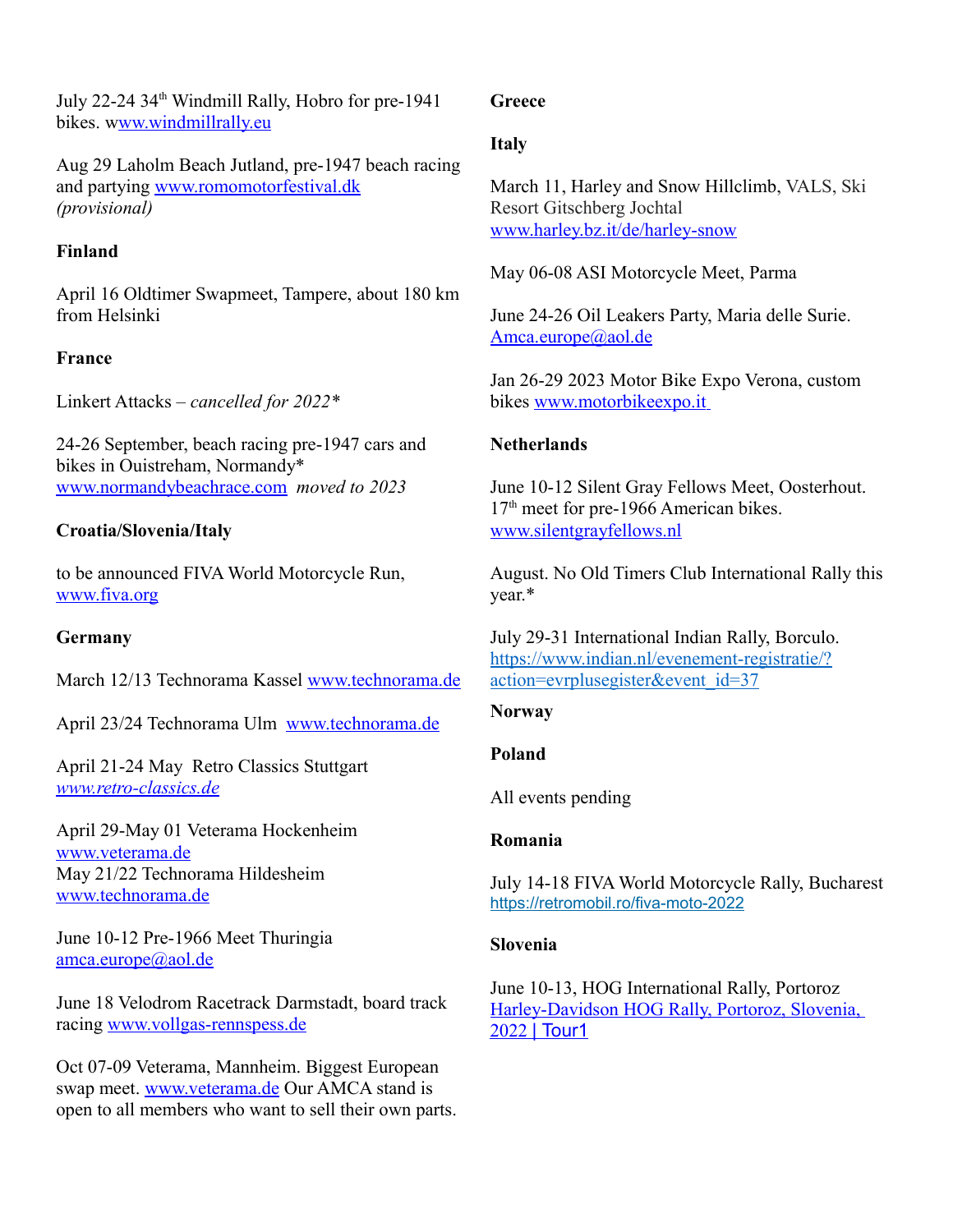## **Sweden**

June 1-5 Harley Superrally, Oland. [www.superrally.se](http://www.superrally.se/)

## **Switzerland**

April 23/24 Swiss Historic Vehicle Days <https://shvf.ch/de/>

April 29 – 01 May Goudron Bike Days [https://www.goudron.ch](https://www.goudron.ch/)

May 01 GP Mutschellen [www.gpmutschellen.ch](http://www.gpmutschellen.ch/)

May 21/22 Arbon Classics [www.arbon-classics.ch](http://www.arbon-classics.ch/) May 27-29 Swiss Classic World [https://www.swissclassicworld.ch](https://www.swissclassicworld.ch/)

June 10–12 Motor Classics Lenzerheide [www.lenzerheide-motorclassics.ch](http://www.lenzerheide-motorclassics.ch/)

June 10-12 Harley Davidson Mountain 4StarWeekend Arosa [https://www.waldhotel.ch/de/harley-davidson](https://www.waldhotel.ch/de/harley-davidson-mountain-weekend)[mountain-weekend](https://www.waldhotel.ch/de/harley-davidson-mountain-weekend)

June 17–19 Kerenzerberg Race Mollis [www.kerenzerbergrennen.ch](http://www.kerenzerbergrennen.ch/)

July 01/02 Hangar Rocking in St. Stephan [www.hangarrockin.com](http://www.hangarrockin.com/)

August 06 Klausenmemorial [https://www.diavolomotorclassic.ch](https://www.diavolomotorclassic.ch/)

## **United Kingdom**

April 23-24 Stafford classic bike show and auction [www.staffordclassicbikeshows.com](http://www.staffordclassicbikeshows.com/)

June 19 Banbury Run, Gaydon, 450 pre-1931 bikes [www.vmcc.net](http://www.vmcc.net/) 

July 16-17 Festival of 1000 bikes, Mallory Park [www.vmcc.net](http://www.vmcc.net/)

Aug 04-08 International West Kent Run, 310 runners at The Friars, Aylesford, ME20 7BX [www.vmcc.net](http://www.vmcc.net/)

September 10-11 Beaulieu International Autojumble/Netley Marsh motorcycle jumble

Oct 09. Pioneer Run, 350 pre-1915 bikes, Epsom Downs to Brighton.

Oct 15-16 Stafford classic bike show and auction [www.staffordclassicbikeshows.com](http://www.staffordclassicbikeshows.com/)

#### **European Chapter Directors 2022**

Steve Slocombe (UK)\*, President,  $\frac{\text{amcaeurope}(a)$ aol.com 57 Wear Bay Road, Folkestone CT19 6PU, England. +44.1303.256266.

Vice President, Chris Bastiaansen\*, (Belgium) [chrisbastiaansen@hotmail.com](mailto:chrisbastiaansen@hotmail.com)

Martin van Kuijk, Treasurer, [amcaeurope@gmail.com](mailto:amcaeurope@gmail.com)

Peter Reeves, Assistant Chief Judge, [peter.reeves@virgin.net](mailto:peter.reeves@virgin.net)

Jan van der Werff\*, (Netherlands) Director, [jan.vander.werff@hetnet.nl](mailto:jan.vander.werff@hetnet.nl)

Paul Jung, Director, [pjung@wwag.com](mailto:pjung@wwag.com)

Claudia Krause\* (Germany) Director, [amca.europe@aol.de](mailto:amcaeurope@aol.de)

Cees Visser, Director, ceesvisser57@hotmail.com

Dave van der Linden, Director, [davelind74@hotmail.com](mailto:davelind74@hotmail.com)

## **Country Ambassadors**

In addition to those Directors marked with asterisks (\*) above, we also have the following country ambassadors:

Denmark. Michael Pedersen, [elleham07@gmail.com](mailto:elleham07@gmail.com) 

Finland. Fiskis Ekman, [fiskis@kolumbus.fi](mailto:fiskis@kolumbus.fi)

France. Stuart Graham, [harleyman3@wanadoo.fr](mailto:harleyman3@wanadoo.fr)